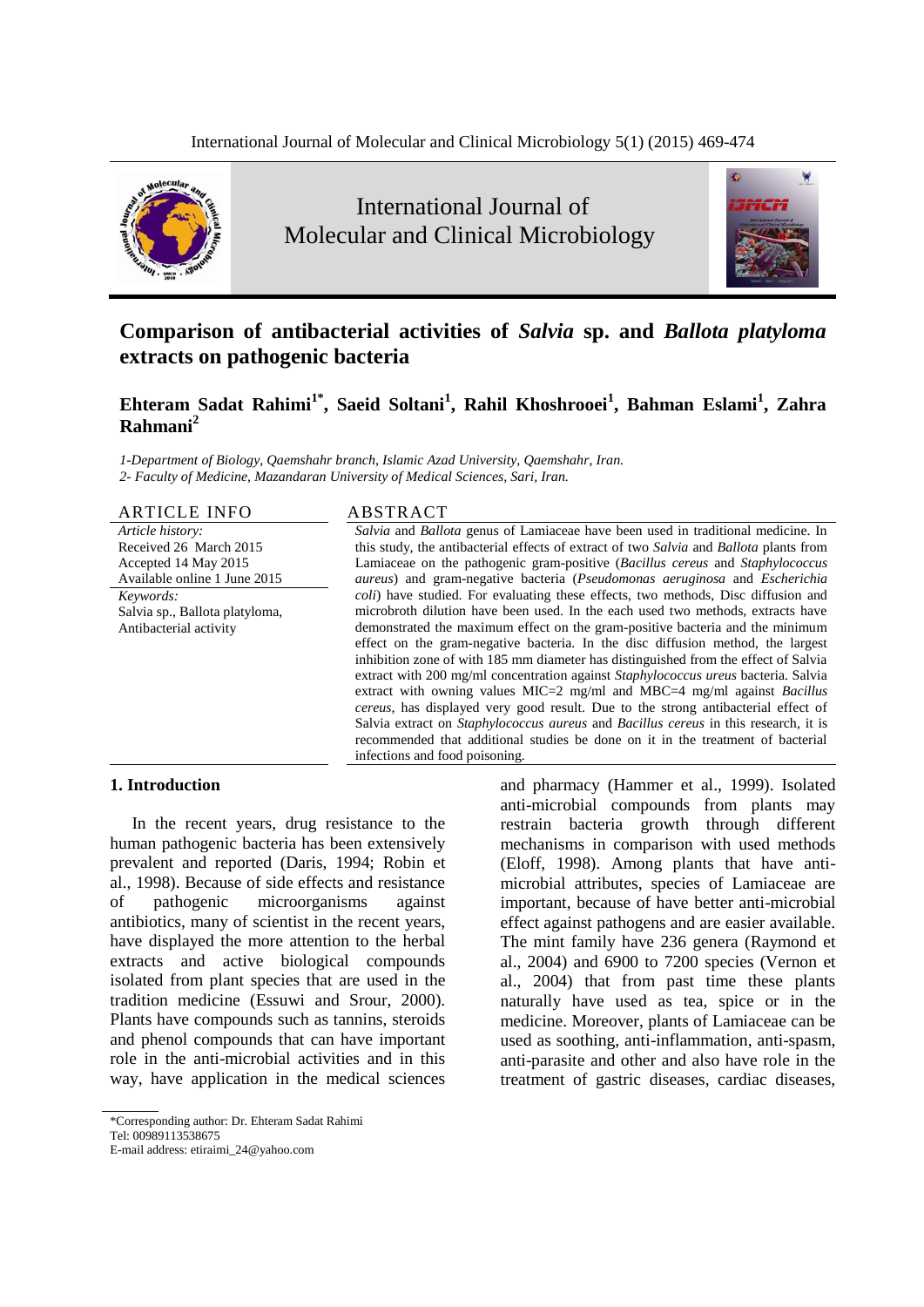and headache (Sarac and Ugur, 2007). In this research, the anti-bacterial effects of plants extract from *Ballota* and *Salvia* genera from Lamiaceae against four human pathogens have surveyed.

#### **2. Materials and Methods**

#### *2.1. Chemicals*

 Muller Hinton Agar, Nutrient broth and DMSO were purchased from Merck (Germany). All other chemicals were of analytical grade or purer.

#### *2.2. Collection and preparation of sample*

Plant Biomass was collected from the Gadouk area, north of Sari, Iran, in 2012. The samples were identified by Dr. Bahman Eslami (Assistant. Prof.of plant systems, Islamic Azad university of Qaemshahr, Iran). Voucher specimens are deposited in herbarium (Qaemshahr branch, Islamic azad university, Qaemshahr, Iran). The Samples were dried at room temperature and coarsely ground before extraction.

#### *2.3. Preparation of plant extracts*

Dried materials were coarsely ground before extraction. 5g of dried materials was extracted by maceration with 70% ethanol (1h sonication, filtered; repeated 2 times). The extract was then separated from the sample residue by filtration through Whatman No.1 filter paper. The resultant extracts were concentrated in a rotary evaporator under reduced pressure until a crude solid extract was obtained which were then freeze-dried for complete solvent removal (0.9 g).

# *2.4. Microorganisms used and determination of antibacterial activity*

Five bacterial strains (gram positive and negative) were selected for the study. Gram positive species were *Bacillus cereus* and *Staphylococcus aureus* while the gram negative species were *Pseudomonas aeruginosa* and *Escherichia coli*. Each bacterial strain was incubated in nutrient broth at 37 ◦C overnight (14 h), and test bacterial solutions were prepared with the same broth to give a concentration

 $1.5 \times 10^8$  CFU  $ml^{-1}$ . Suspensions of microorganisms were transferred onto the surface of Muller Hinton Agar media and spread evenly over the entire surface of the plates. Blank discs (6.4 mm, Padtan Teb, Iran) impregnated with 20 µl of a serial 20-fold dilution of extract compounds (200, 150, 100, 50 mg ml<sup>-1</sup>) were prepared using 50% DMSO. The plates spread with bacteria were incubated at 37 ºC for 24 h. After incubation, the inhibition zones formed around the disks were measured (Androw, 2001). Gentamicin disc (30 µg), and Chloramphenicol disc (30μg) were used as positive control.

## *2.5. The minimum bacterial lethal concentration (MIC)*

For determination of this concentration, the method of dilution in 96-Well Standard Microplate has used. The used medium, MHB and the processes of experiment performing have described below: The dilution series from each extract in MHB was prepared (0.06-128 mg/ml and with 100 ml final volume). The suspension was prepared from 18-20 hours cultivation of normal saline bacteria. This suspension was diluted with MHB to 1:100 proportions and then 100 ml there from was added to each well. With adding bacterial suspension, the final concentration of surveyed material in each well decreased to half. After warming up, wells checked from viewpoint of having obscurity and MIC was determined and recorded based on mg/ml. wherein extracts that were caused obscurity after solving in medium culture, Resazurine reagent was used for differentiating sinks having growth from sinks without growth. The stock and sterile reagent solution with 4 mg/ml concentration, with 5 ml quantity added to each well and to the control well and pellet was located on the shaker. Upon changing color of positive control sink (violet to chromatic pink), MIC has been determined and recorded. All of MIC determination experiments conducted in three replications. For quality control of MIC determination experiment, positive control (the well that contained 100 ml medium culture and 100 ml diluted bacterial suspension), negative control (the well that contained only 200 ml liquid medium culture) and chloramphenicol as a standard antibiotic have been used.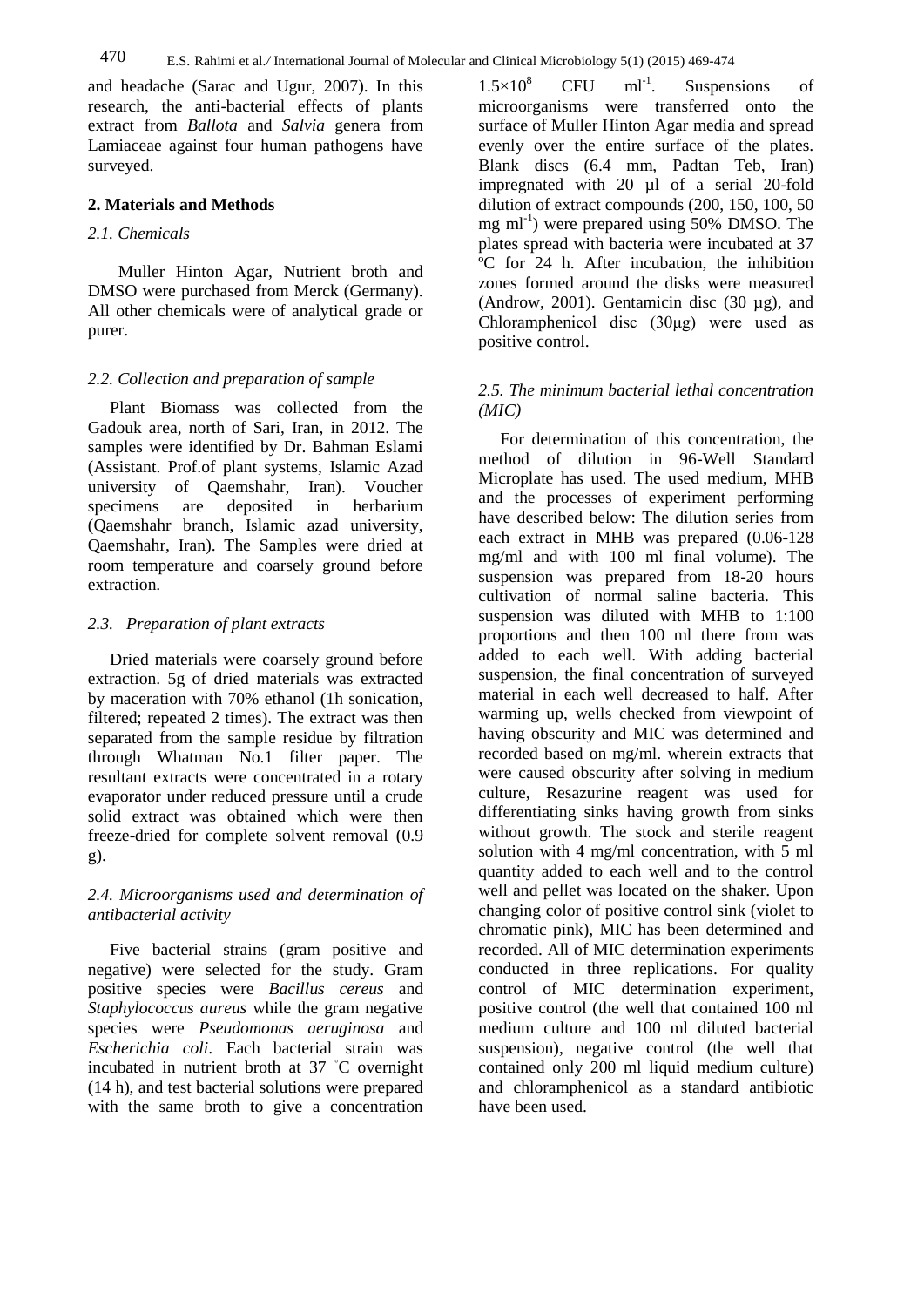# *2.6. The minimum bacterial lethal concentration (MBC)*

For determination of this concentration, 100 ml from content of each sink with no growth, after disarranging, cultured on the one plate. After warming up for 24 hours in 37 ºC temperature, the minimum concentration that caused 99.9% destruction of bacteria primary count recorded as MBC. The bacteria count was determined with consideration of the results of quality control of MIC determination experiment.

## *2.7. Statistical analysis*

 Experimental results are expressed as means ± SD. All measurements were replicated three times. The data were analyzed by analysis of variance  $(P<0.05)$  and the means separated by Duncan's multiple range test.

#### **3. Results**

The obtained results from ethanol extract's effect of *Salvia* and *Ballota* plants on the studied bacteria have adduced in tables 1 to 3. As are observed in the table 1, in the all used concentrations of *Salvia* extract, the maximum inhibitory operation saw on the *Staphylococcus aureus*. As well, in 200 mg/ml concentration of this extract, any inhibitory effect on *Escherichia coli* was not seeing. In addition, this extract in 150 mg/ml and 50 mg/ml concentrations had no inhibitory effect on *Pseudomonas aeruginosa* and *Escherichia coli*, respectively. As are observed in the table 2, in the all used concentrations of *Ballota platyloma*, the maximum inhibitory function saw on *Staphylococcus aureus*. In 150 mg/ml concentration of this extract, any inhibitory effect was not seeing on *Bacillus cereus*. In 100 mg/ml and 50 mg/ml concentrations of this extract, inhibitory effect was seeing only on the bacteria *Staphylococcus aureus*. With respect to table 3, the obtained results from MIC of *Saliva* plant's extract shows that the minimum concentration of growth inhibitory in grampositive bacteria (*Bacillus cereus* and *Staphylococcus aureus*) has the minimum value (2 mg/ml) and in *Pseudomonas aeruginosa* has the maximum value (32 mg/ml). Also, the obtained results from MBC of Saliva plant's extract shows that the lethal minimum concentration in Bacillus cereus has the minimum value (4 mg/ml) and in *Pseudomonas*

*aeruginosa* has the maximum value (more than 64 mg/ml). With respect to the table 3, the obtained results from MIC of *Ballota* plant's extract shows that the minimum concentration of growth inhibitory in *Bacillus cereus* has the minimum value (4 mg/ml) and in *Pseudomonas aeruginosa* has the maximum value (32 mg/ml). As well, the obtained results from MBC of *Ballota* plant's extract shows that the lethal minimum concentration in *Bacillus cereus* has the minimum value (8 mg/ml) and in *Pseudomonas aeruginosa* has the maximum value (64 mg/ml). Thus, in the both used plant extracts, MIC and MBC had the minimum and maximum values for *Bacillus cereus* and *Pseudomonas areuginosa*, respectively.

#### **4. Discussion**

In the recent years, many researches on antimicrobial effects of different plants has been carried out and it was specified that some of plants have influences such as chemical drugs or more of their (Moshafi et al., 2004). The country of Iran enumerates among the richest regions of world because of ample dispersal of medicinal plants and as well as, from viewpoint of climatic conditions, geographical location and growth background of these plants (Zargari, 1999). Studying these plants from viewpoint of their antibacterial properties, obtains the appropriate context that from their results we can use for replacing drugs with natural origin for control and treatment of bacterial infection and this matter can cause reduction of chemical drugs consumption and the complication due to their usage. In addition, the antibacterial resistances are considering as a strong threat for human health especially people with immune deficiency. Therefore, finding the cheap and drastic antimicrobial matters is necessary. The medicinal plants possessing antimicrobial effects restrain growth of bacteria with different mechanism from antibiotics. This matter necessitates requisiteness of the more comprehensive researches about medicinal plants (Eloff, 1998). In this research, the antibacterial effects of *Salvia* and *Ballota* plant's extract from Lamiaceae were studied. Comparison the inhibitory effect of used plant's extract showed that had the more effect on the gram-positive bacteria than gram-negative bacteria.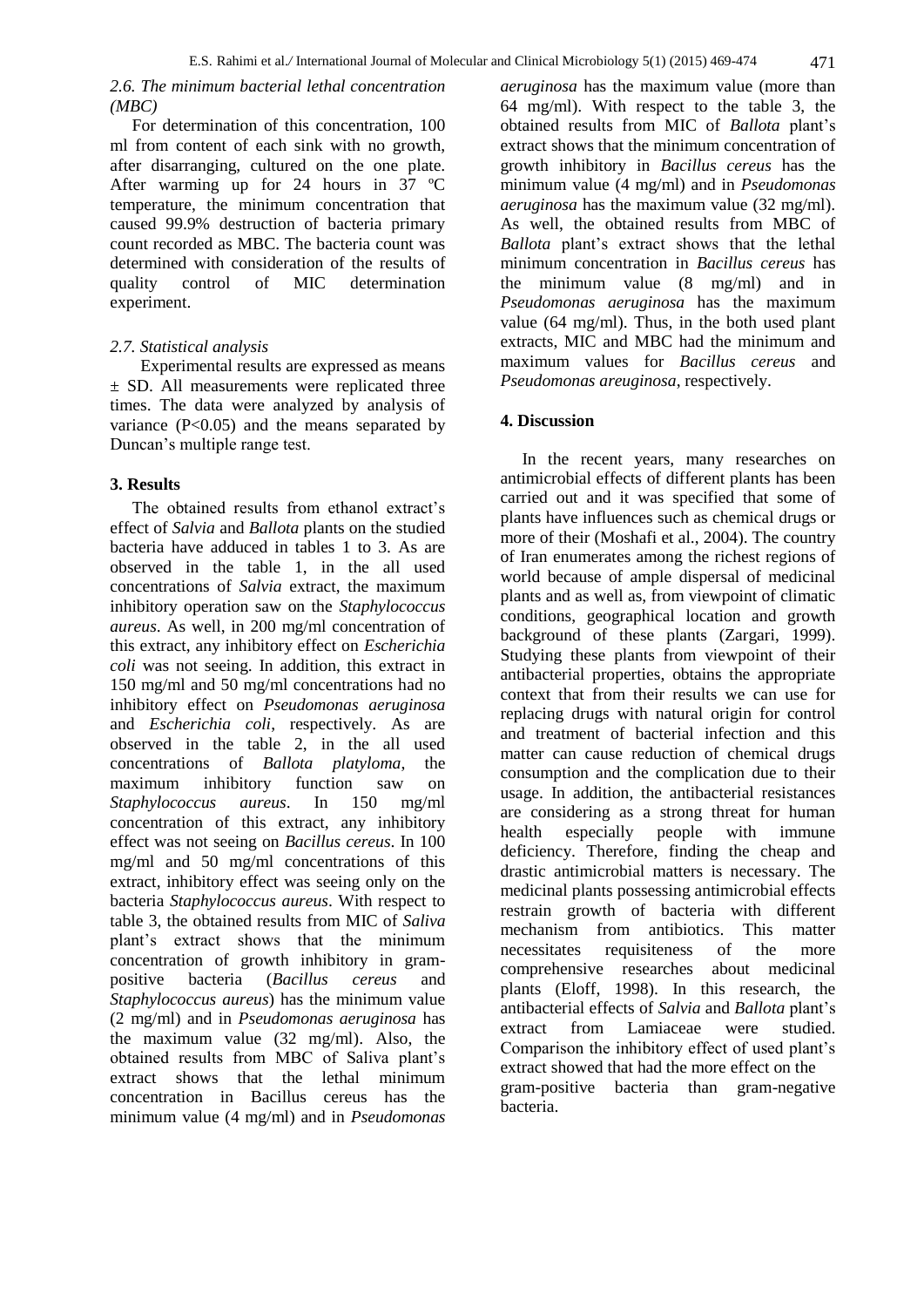

Fig 1. Disc diffusion assay (a and b =Disc impregnated with 150 and 200 mg/ml Salvia sp. extract on Bacillus cereus respectively; c and d =Disc impregnated with 50 and 200 mg/ml Ballota platyloma extract on Staphylococcus aureus respectively).

| Concentration of extract (mg/ml) | <b>200</b>          | 150   | 100  | 50                       | Positive control |                 |  |
|----------------------------------|---------------------|-------|------|--------------------------|------------------|-----------------|--|
| Bacteria name                    | Inhibition zone(mm) |       |      |                          | Gentamicin       | Chloramphenicol |  |
| Staphylococcus aureus            | 18.5                | 16.66 | 11.5 | 8                        | 19.33            | 21.5            |  |
| Pseudomonasa aeruginosa          | 7.33                | 8     | 8.66 | $\overline{\phantom{0}}$ | 19.83            |                 |  |
| Bacillus cereus                  | 8.33                | 9     |      |                          | 19.66            | 19.33           |  |
| Escherichia coli                 |                     |       | 7.3  | $\overline{\phantom{0}}$ | 21.83            | 24              |  |

#### **Table 1.** Antibacterial activity of Salvia sp. extract.

- no activity

| <b>Table 2.</b> Antibacterial activity of Ballota platyloma extract. |  |  |
|----------------------------------------------------------------------|--|--|
|----------------------------------------------------------------------|--|--|

| Concentration of extract (mg/ml) | 200                 | 150                      | 100                      | 50                       | Positive control |       |  |
|----------------------------------|---------------------|--------------------------|--------------------------|--------------------------|------------------|-------|--|
| Bacteria name                    | Inhibition zone(mm) |                          |                          | Gentamicin               | Chloramphenicol  |       |  |
| Staphylococcus aureus            | 11.33               | 10.33                    |                          |                          | 19.33            | 21.5  |  |
| Pseudomonasa aeruginosa          |                     |                          | $\overline{\phantom{a}}$ |                          | 19.83            |       |  |
| Bacillus cereus                  |                     | $\overline{\phantom{0}}$ | $\overline{\phantom{a}}$ |                          | 19.66            | 19.33 |  |
| Escherichia coli                 |                     |                          | $\overline{\phantom{0}}$ | $\overline{\phantom{0}}$ | 21.83            | 24    |  |

- no activity

| Bacteria name           |         | Ballota platyloma extract |     | Salvia sp. extract | Chloramphenicol |     |
|-------------------------|---------|---------------------------|-----|--------------------|-----------------|-----|
|                         | (mg/ml) |                           |     | (mg/ml)            | (mg/ml)         |     |
|                         | MIC     | <b>MBC</b>                | MIC | <b>MBC</b>         | MIC             | MBC |
| Staphylococcus aureus   |         | 16                        |     |                    | 0.5             |     |
| Pseudomonasa aeruginosa | 32      | >64                       |     | >64                | 16              | 64  |
| Bacillus cereus         |         |                           |     |                    | 0.25            |     |
| Escherichia coli        | Iб      | 32                        |     | 32                 |                 |     |

The *Ballota* genus from Lamiaceae consists of about 90 species in world. In Iran 3 genera from this genus are growing, those have medicinal properties and are used in traditional

medicine. In some species of this genus, the antioxidant, antimicrobial, anti-inflammatory, anti-spasm, tranquilizer, disinfectant properties and the rheumatic pain therapy have been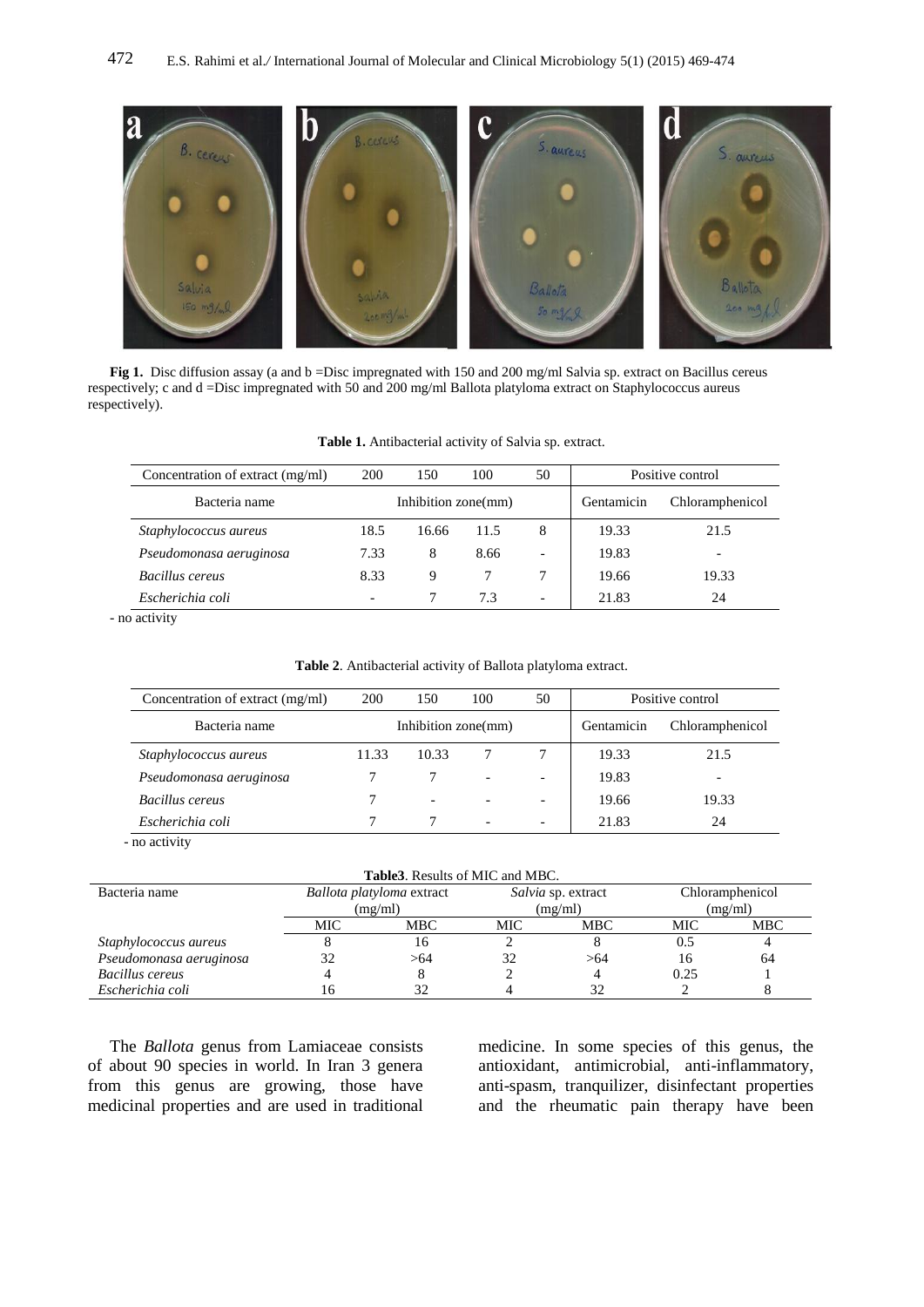proven by researches (Principa, 1988). In a study in Pakistan, the antibacterial activity of aqueous extract of *B. limbata* plant against *B. subtilis* checked out and showed that this extract can be used in eye infection treatment. In another study in Pakistan, the antibacterial effect of ethanol extract of *B. limbata* plant against *S. aureus, E. faecalis, S. epidermidis* and *S. saprophyticus* bacteria studied and was shown that this extract can be used in treatment of different diseases (Chaudhary et al., 2009). With respect to the table (2), the obtained results from antibacterial effect of *Ballota* plant on *Staphylococcus* in present research are consistent with the above study. In studying previous researches, any report from antibacterial effect of *Ballota platyloma* plant has not seen, and with respect to that this plant in one of the species with significant growth in Iran, it is hoped that more researches on antibacterial effect of this plant upon different microbial species was done, preparation of different medicinal forms from it become possible and worthwhile action with aimed to improvement of infectious diseases resulted from variant bacteria species was done.

*Salvia* genus from mint family because of existence different terpenoides compounds, essence, phenol compounds and flavonoids from viewpoint of antimicrobial effects is of great interest (Miski et al., 1983). Fifty-eight species of Salvia genus have identified in Iran (Hedge, 1986). According to different sources, these plants have good medicinal properties. According to a study in Turkey, methanol extract of *S. verticillata* howed the good antibacterial effect on *Staphylococcus aureus, Pseudomonas aeruginosa and Escherichia coli*  (Özkan et al., 2009). In addition, in a study in Iran showed that *S. leriifolia* plant's extract on the food pathogens such as *Staphylococcus aureus* had the appropriate antibacterial effect (Mahdavianmehr et al., 2010). In another study in Iran showed that S. officinalis plant's extract had the good antibacterial effect against Bacillus cereus, *Bacillus anthracis* and *Escherichia coli*  (Jafari et al., 2011). With respect to tables 2 and 3, the results of antibacterial effect's extract of used plants in this research on *Staphylococcus aureus* and *Bacillus cereus* is consistent with results of previous studies. Of course, the effect on *Escherichia coli* and *Pseudomonas aeruginosa* bacteria that are gram-negative, were lower that can be due to differences in call wall

structures of gram-negative and gram-positive bacteria. Gram-positive bacteria have thick layer of muco-peptid in their cell wall, but, gramnegative bacteria have only a thin layer of it and major section of their wall structure is lipoproteins and lipopolysaccharides. Of course, also existence of outer membrane in gramnegative bacteria is effective in resistance of these bacteria against antibacterial compounds. Also, the being sensitive gram-positive bacteria against antibacterial agents was confirmed in the result of MIC of *Salvia* and *Ballota* plant's extract, as, the extracts of both plants have showed good antibacterial effects against *Staphylococcus aureus* and *Bacillus cereus*. The minimum inhibitory concentration in *Salvia* extract assigned a lower number to itself than *Ballota* extract that it is a marker of stronger antimicrobial effect in *Salvia*.

#### **Conclusion**

Due to the strong antibacterial effect of Salvia extract on *Staphylococcus aureus* and *Bacillus cereus* in this research, it is recommended that additional studies be done on it in the treatment of bacterial infections and food poisoning.

#### **Acknowledgement**

This research was partially supported by a grant from the Research Council of Islamic Azad University, Qaemshahr Branch, Qaemshahr, Iran.

## **Refereces**

- Androw, J.M., 2001. BSAC Standardized disc susceptibility testing method. J. Antimicrob. Chemother. 7(5): 48-57.
- Chaudhary, M.A., Ahmad, D., Khan, S.K., 2009. A Study of Ballota limbata as an Alternative Medicine for Eye Diseases. Ethnobotanical Leaflets. 13: 1088-1095.
- Daris, J., 1994. Inactivation of antibiotic and the dissemenitation of resistance genes. Scince. 264: 375- 382.
- Eloff J.N., 1998. Which extract should be used for the screening and isolation of antimicrobial components from plants. J. Ethnopharmacol. 60: 1-8.
- Eloff, J.N., 1998. Which extractant should be used for the screening and isolation of antimicrobial